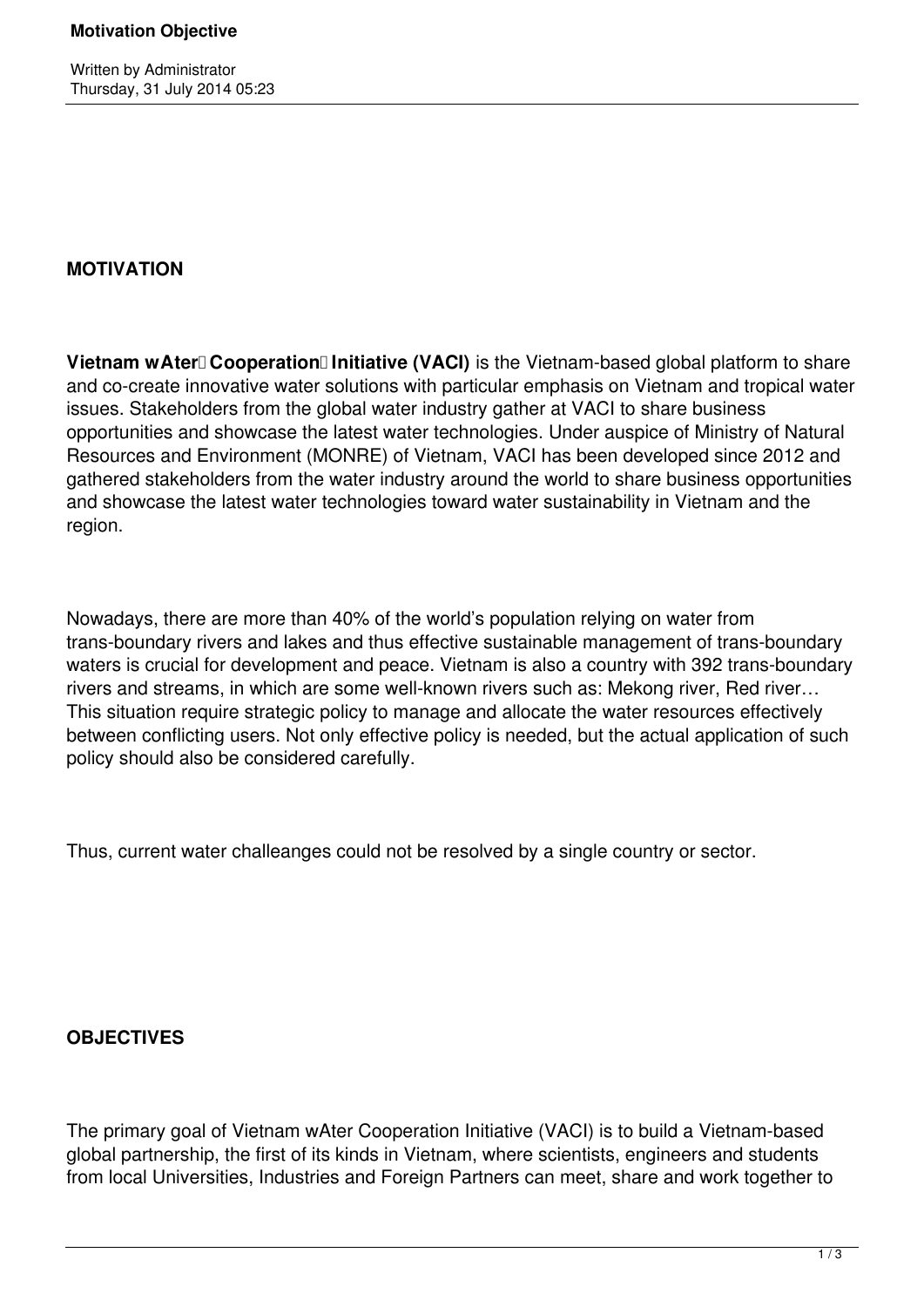## **Motivation Objective**

Written by Administrator Thursday, 31 July 2014 05:23

provide water solutions in Vietnam and the region.



The symposium is a part of VACI Initiative seeking to bring together water-related expertise in areas of academic, design, engineering, and governing of water infrastructure and those engaged in development of innovative water solutions and tools for sustainable development and management of water resources in Vietnam and beyond.